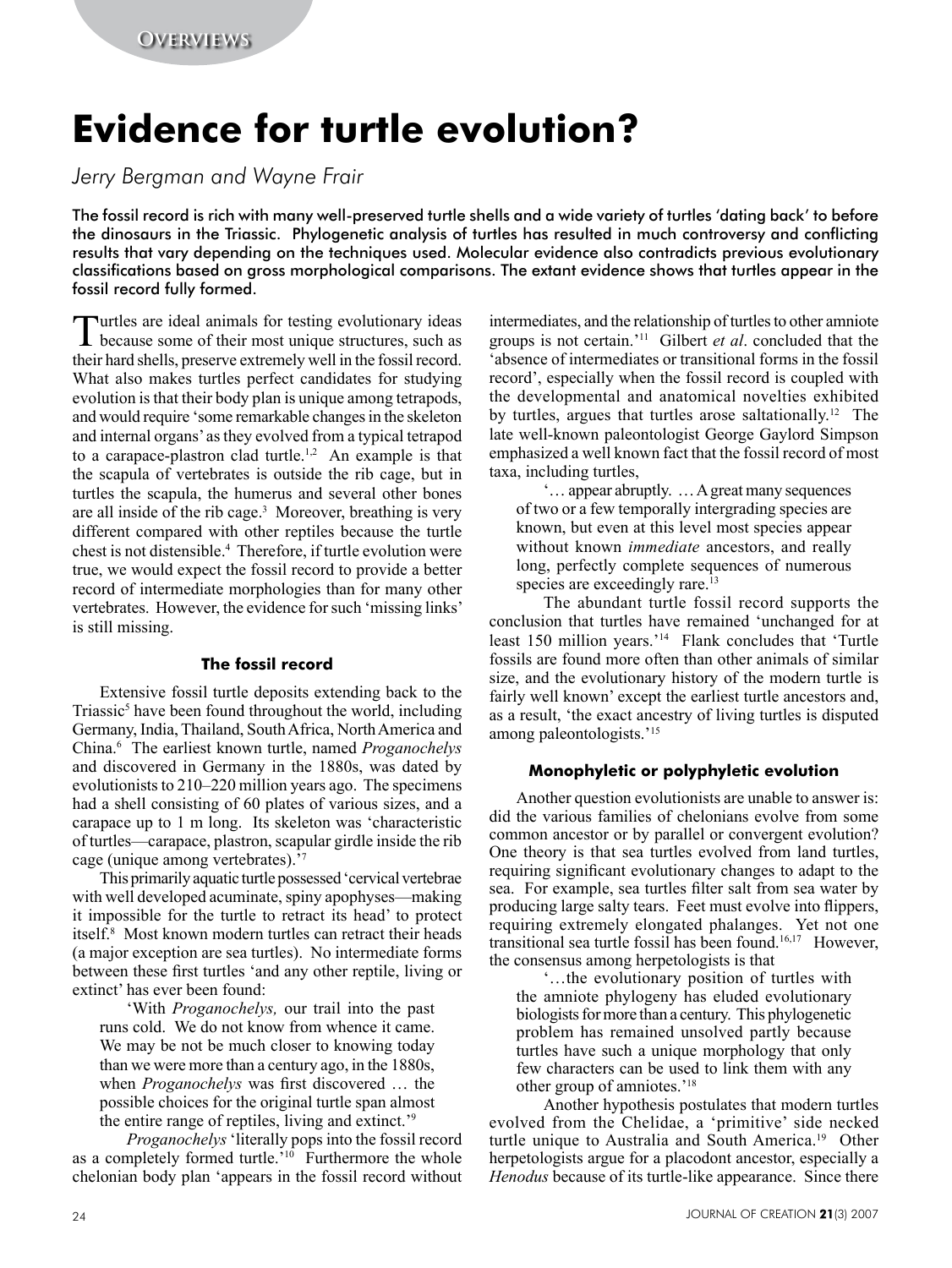

An artist's conception of *Proganochelys* based on fossil evidence. Note the distinct mountains and valleys in the top shell. The top shell and other features are very similar to the modern alligator turtle. (Image by Lisa Pizzarella.)

are many phylogenic problems of postulating turtle evolution from a *Henodus*, others speculate that the similarity of turtles and *Henodus* is explained by convergent evolution.<sup>20</sup> As Rieppel and Reisz conclude, 'Turtle relationships remain labile, and further investigations of their relationships are required.'20

Many evolutionary trees exist, all based largely on speculation rather than fossil evidence. So far, no convincing evidence exists for any view.

### **Evolution of the turtle shell**

Because of the lack of fossil intermediates, evolutionists have to resort to speculative hypotheses to rescue to fit turtles into evolution. One hypothesis is that the turtle carapace gradually evolved from 'elements of the primitive reptilian integument.'21 Reptile expert Olivier Rieppel argued that a big 'problem for an evolutionary biologist is to explain these transformations in the context of a gradualistic process.'3 Rieppel argues that turtles could not evolve by a gradual process, and concluded that they may be an example of 'hopeful monsters'.3

More recently Gilbert and his associates<sup>22</sup> have proposed a theoretical embryological model involving movement of the ribs into the dermal layer leading to the evolution of a turtle shell. This modeling, although useful, cannot replace the need for paleontological evidence.<sup>23</sup>

### **Turtle teeth**

It is also theorized that ancient turtles possessed teeth but lost them. A good example is that *Proganochelys* had midpalatal homodont 'teeth' which were actually small denticles formed by the development of a tough covering over some of the bones of the palate (which modern turtles lack), yet was otherwise similar to modern turtles. The evolution of teeth is the problem evolutionists have to deal with and, conversely, the loss of teeth would be expected in the biblical model of the Fall which predicts corruption of the genome and the accompanying deterioration of the phenotype. A mutation could easily have occurred in one of the 'tooth' development genes in turtles that disabled tooth maturation but still allowed the animal to survive. If it proved beneficial for its specific feeding habits, it may even be selected for as a result. Loss of teeth has evidently occurred several times in history in animals, including possibly some birds, and certain monotremes such as the platypus.

Moreover, this provides no solice for evolutionists because such a process results in a *loss* of genetic information, not the addition of completely new information that the evolution of turtles from their putative ancestors requires. Because of their genetic constitution turtles have produced a great range of morphologies. Their wide genetic variation allows the creation of variety both through careful breeding and by various natural mechanisms. Moreover, fossilized turtles prove that far greater chelonian diversity existed in the past than is found today.<sup>24</sup>

#### **Biochemical comparisons**

Researchers, disappointed with the lack of progress in understanding turtle evolution, have increasingly looked to molecular and physiological studies to solve this evolutionary enigma.25 However, comparisons of turtles have conflicted with the hypothesized phylogenies based on gross morphological comparisons.<sup>26</sup>

Hedges and Poling assembled all of the known genetic data available in order to resolve the controversy. According to their analysis of the largest available collection of reptile genes, turtles have been found by genetic studies to be the closest relatives of, not birds as once believed, but rather of crocodiles and alligators. They concluded that 'The results provide strong evidence that the turtle is the crocodile's closest living relative.'27

'The study's conclusions contradict decades of research based on anatomical and fossil studies, which had firmly positioned birds as the reptile group most closely related to crocodiles and alligators, a group known as crocodilians.'27

Other researchers have concluded that molecular data favours the view that archosaurs (crocodiles and birds) are

'… the living sister group of turtles, whereas morphological studies support lepidosaurs (tuatara, lizards, and snakes) as the closest living relatives of turtles. Accepting these hypotheses implies that turtles cannot be viewed any longer as primitive reptiles, and that they might have lost the temporal holes in the skull secondarily rather than never having had them.<sup>'18</sup>

After a study of nuclear DNA-coded proteins, Iwabe, *et al*. (2005) also concluded that turtles belong to a monophyletic cluster including birds and crocodiles. They emphatically stated that, 'All other possible tree topologies were significantly rejected.<sup>'28</sup>

In summary, the molecular research has, so far, provided evidence to support the conclusion that 'the molecular data conflict with paleontological data … and it will be a challenge not only to paleontologists … but also to molecular systematists to resolve these conflicts.<sup>'29</sup> Increasing research has tended to uncover more conflicts between molecular and gross morphological data as time passes.

#### **Conclusions**

Turtles are an ideal life form for evaluating the evidence for evolution, not only because their shells are readily preserved but also because of the abundance of turtles in